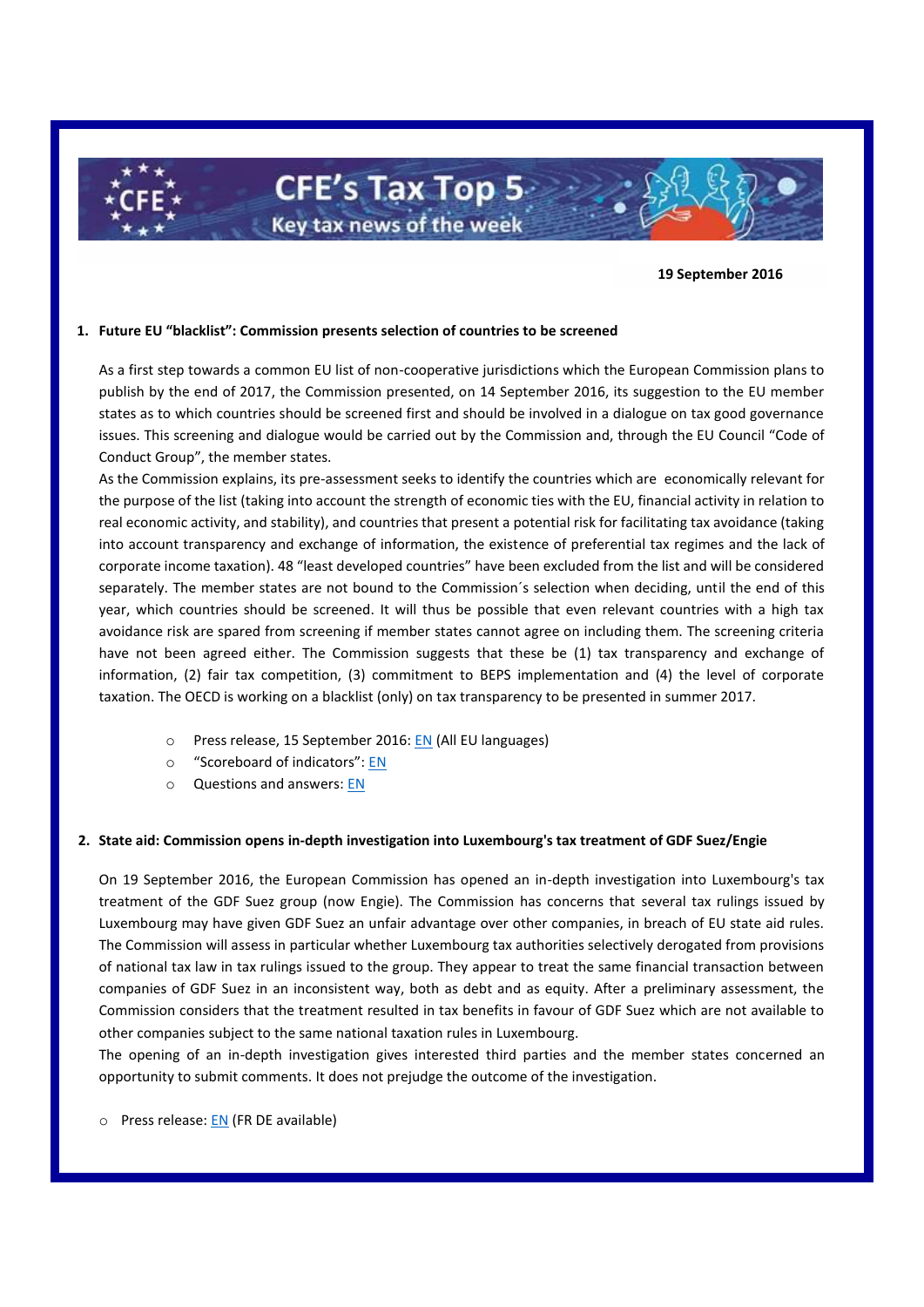### **3. State aid: Commission opens in-depth investigation into Poland's tax on the retail sector**

On 19 September 2016, the European Commission has opened an in-depth investigation into a Polish tax on the retail sector. The Commission has concerns that the progressive rates based on turnover give companies with a low turnover a selective advantage over their competitors in breach of EU state aid rules. The Commission explains that the progressive rate structure has the effect that companies with low turnover either pay no retail tax or pay substantially lower average rates than companies with high turnover. The Commission will now investigate further to determine whether its initial concerns are confirmed. The opening of an in-depth investigation gives interested third parties the opportunity to comment on the measures under assessment. It does not prejudge the outcome of the investigation.

The Commission has also issued an injunction, requiring Poland to suspend the application of the tax until the Commission has concluded its assessment. In July 2016, the Commission had concluded that a progressive turnoverbased retail tax in Hungary is in breach of EU state aid rules.

o Press release: [EN](http://europa.eu/rapid/press-release_IP-16-3104_en.htm) (FR DE PL available)

## **4. CJEU rules on exclusion of the right to input VAT deduction**

On 15 September 2016, the EU Court of Justice (CJEU) delivered its judgment in the German preliminary ruling case (C-400/15) on whether the district of Potsdam-Mittelmark could be refused the right to deduct VAT on machinery it had purchased and mainly used for non-taxable purposes.

A derogation from the VAT Directive authorised Germany to disallow input VAT deduction where goods and services are used more than 90% for the private purposes of the taxable person, or of his employees, or for non-business purposes in general. The CJEU decided that this derogation does not extend to goods or services used, to an extent greater than 90%, for non-economic activities which fall outside the scope of VAT.

- Judgment: [EN](http://curia.europa.eu/juris/document/document.jsf?text=&docid=183367&pageIndex=0&doclang=EN&mode=lst&dir=&occ=first&part=1&cid=247883) (All EU languages)

#### **5. CJEU decides on retrospective effect of the correction of a VAT invoice**

On 15 September 2016, the CJEU decided in the German preliminary ruling case Senatex, C-518/14, that national legislation may not deny retrospective effect of the correction of a detail of an invoice, such as the VAT ID number, so that the deduction VAT on the basis of the corrected invoice would only be possible for the year in which it was corrected.

- Judgment: [EN](http://curia.europa.eu/juris/document/document.jsf?text=&docid=183365&pageIndex=0&doclang=en&mode=lst&dir=&occ=first&part=1&cid=247883) (All EU languages)
- Advocate-General opinion[: EN](http://curia.europa.eu/juris/document/document.jsf?text=&docid=174422&pageIndex=0&doclang=en&mode=lst&dir=&occ=first&part=1&cid=247883) (All EU languages)

# **6. CJEU: Tax authorities that hold the relevant information may not refuse VAT deduction because supplies are not sufficiently described in the invoice**

In another decision relating to the right to VAT deduction taken on 15 September 2016, the CJEU ruled in case C-516/14, Barlis 06, that the description of supplies on a VAT invoice invoices mentioning only 'legal services rendered from [a date] until the present date', or 'legal services rendered until the present date' do not a priori comply with the EU VAT invoicing requirements. However, national tax authorities may not refuse VAT deduction solely because